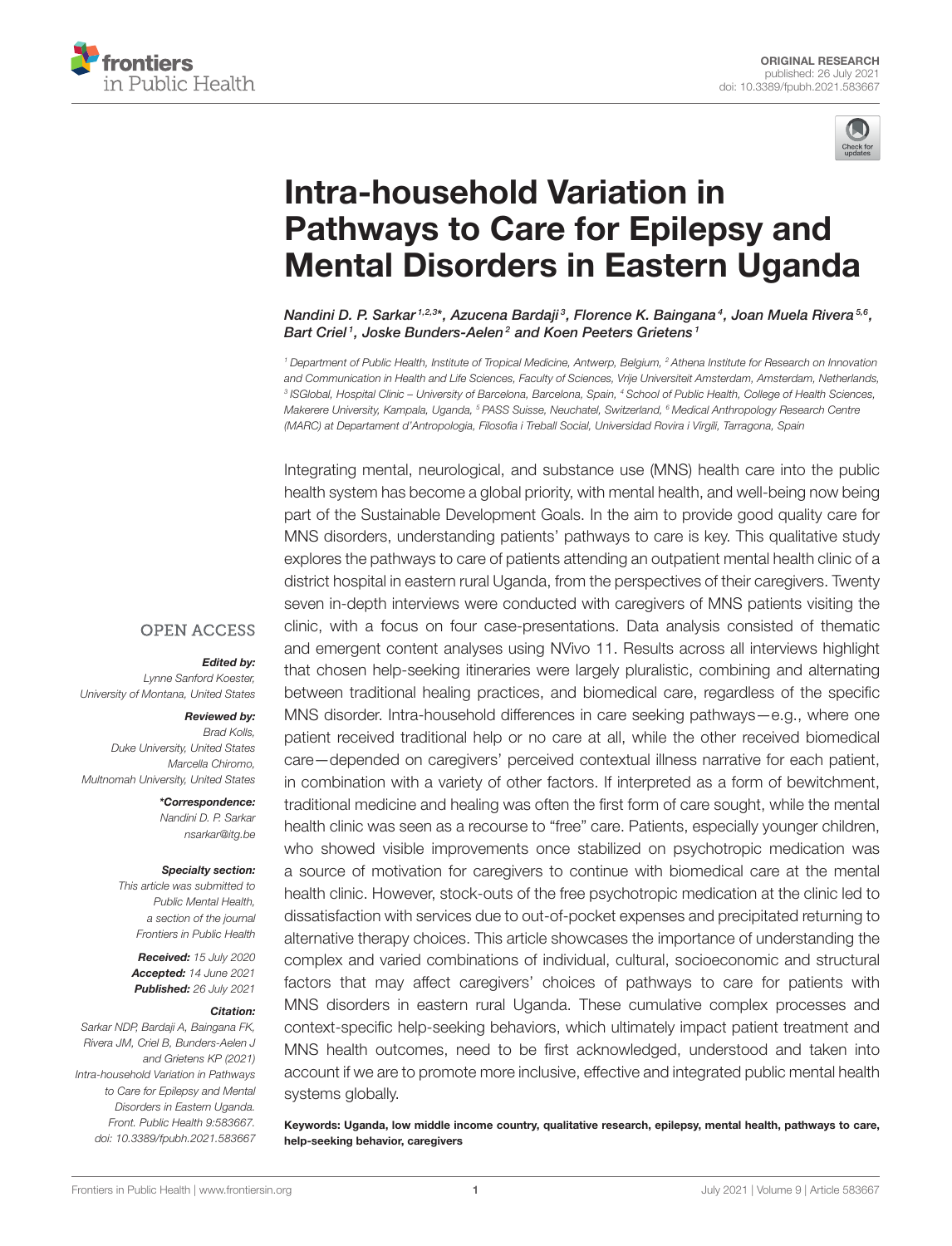# INTRODUCTION

"It used to work like demons. She became ill and [had] headaches and walked aimlessly, like demons... She would fall down and do inappropriate things. . . we would take her to the traditional healers ... we tried the medical doctors ... then we decided to use those tablets. . . and whenever she swallowed them, she couldn't fall down."—Caregiver SN023.

Mental, neurological, and substance use (MNS) disorders are among the leading causes of long-term disability and debilitation globally, accounting for 7.4–13% of disability-adjusted life-years [\(1,](#page-9-0) [2\)](#page-9-1). On average, ∼1 in 5 people experience a common mental disorder in any given 12 month period [\(3\)](#page-9-2), while current estimates indicate that 14.3% of deaths are related to mental disorders globally [\(4\)](#page-9-3). Epilepsy, a neurological disorder, had a global age-standardized prevalence of 621.5/100,000 population in 2016, with the highest prevalence in eastern, western, and southern sub-Saharan Africa regions, central Asia, central and Andean Latin America, and southeast Asia [\(5\)](#page-9-4). As such epilepsy is considered a major public health problem in sub-Saharan Africa, and ∼60% of persons living with epilepsy do not receive biomedical anti-epilepsy treatment [\(6\)](#page-9-5). While low- and middle-income countries carry a significant amount of the disease burden from MNS disorders, their resource-constrained mental health systems continue to face large treatment gaps and shortages [\(1,](#page-9-0) [7\)](#page-9-6).

Uganda, a low-income country in East Africa, has taken significant steps toward developing a national mental health policy in the last decade [\(8](#page-9-7)[–10\)](#page-9-8). Nevertheless, significant challenges remain in ensuring adequate integration of biomedical MNS health care into the decentralized Ugandan primary health care system [\(11\)](#page-9-9). Human and financial resource constraints are primary barriers in ensuring equitable coverage at the local health system level [\(12\)](#page-9-10). In general, the coverage, access to and quality of MNS services remains low, and are in part associated to socio-cultural and systemic barriers [\(13,](#page-9-11) [14\)](#page-9-12).

Additionally, alternative systems of care may compete with the limited biomedical care available for MNS disorders through the public health system within these contexts. It has been hard to estimate the exact numbers of traditional healers in the Ugandan context, despite the government urging their registration and indexation [\(15\)](#page-9-13). There is also a known vast diversity in traditional providers ranging from herbalists to diviners, faith healers, spirit mediums, and so on. As such, traditional care and its utilization has been documented for a wide variety of biomedical and psychosocial health concerns, including but not limited to HIV, malaria, diabetes, perinatal depression, spirit possession, and severe mental illness [\(16–](#page-10-0)[22\)](#page-10-1).

Regardless of the pathways of care of those living with MNS disorders, it is important to recognize that persons with MNS disorders require some degree of caregiving. While it is known that MNS disorders often extol a significant burden and associated cost on both patients and their caregivers [\(23,](#page-10-2) [24\)](#page-10-3), there is limited data on caregiver perceptions toward the illness experience, their motivations, and choice of therapeutic itineraries. The few studies on caregivers in Uganda, focus on caregivers of children living with HIV/AIDS, and how caregivers can be supported [\(25](#page-10-4)[–27\)](#page-10-5); or the lived experiences of caregivers with patients living with MNS disorders and how specific interventions can support them [\(28,](#page-10-6) [29\)](#page-10-7). Only one recent study specifically explores help-seeking processes amongst the parents of children with MNS disorders, which highlights a mixture of traditional, environmental, and biomedical understandings as underlying causes of illness that influence chosen pathways to care [\(30\)](#page-10-8).

As such, there is value in evaluating MNS needs from caregiver perspectives. Theoretical models for conceptualizing and understanding health seeking behavior—, such as the Health Belief Model [\(31,](#page-10-9) [32\)](#page-10-10), the PASS-model [\(33\)](#page-10-11), and other anthropological and socio-cognitive models—can be useful tools in this regard. While normally used to situate patient perspectives, these frameworks can also be employed to understand and evaluate MNS-related service utilization, not only from the perspectives of service users, but their caregivers as well [\(34\)](#page-10-12).

Additionally, in contexts where decision-making processes are highly dependent on the culture and surrounding social system, it would be highly relevant to take into account the role of the therapy management group (that is, those individuals who perform and partake in joint caregiving responsibilities of a patient), social support systems, social values, and social pressures [\(35\)](#page-10-13). These factors, in combination with barriers in quality of, and access to, care and resource seeking, create deeply intertwined decision-making spaces that can be relevant to caregiver experiences, and coping strategies. To improve access to and utilization of publicly available MNS care in resourceconstrained settings, it can therein be crucial to understand the decision-making processes of caregivers of persons with MNS disorders.

Thus, the aims of this study were: (a) to explore beliefs and attitudes of caregivers of persons with MNS disorders regarding their patient's particular MNS concern; (b) to understand the role of socio-cultural and socio-economic factors in caregiver decision-making; and (c) to assess caregivers' perceived quality of, and satisfaction with, available biomedical (whether pharmacological or psychological) treatment, and other available alternative pathways to care in eastern rural Uganda.

### **METHODS**

### Study Design

This article presents data from a qualitative strand of research in a larger study conducted from September 2016 to February 2017. The larger study consisted of a mixed-methods assessment of Iganga district hospital's mental health clinic (MHC) and its visiting patients and caregivers, from a quality of care perspective (Author, submitted article). This qualitative enquiry focuses on the mechanisms underlying the help-seeking related, decisionmaking processes of caregivers of persons with MNS disorders visiting the MHC.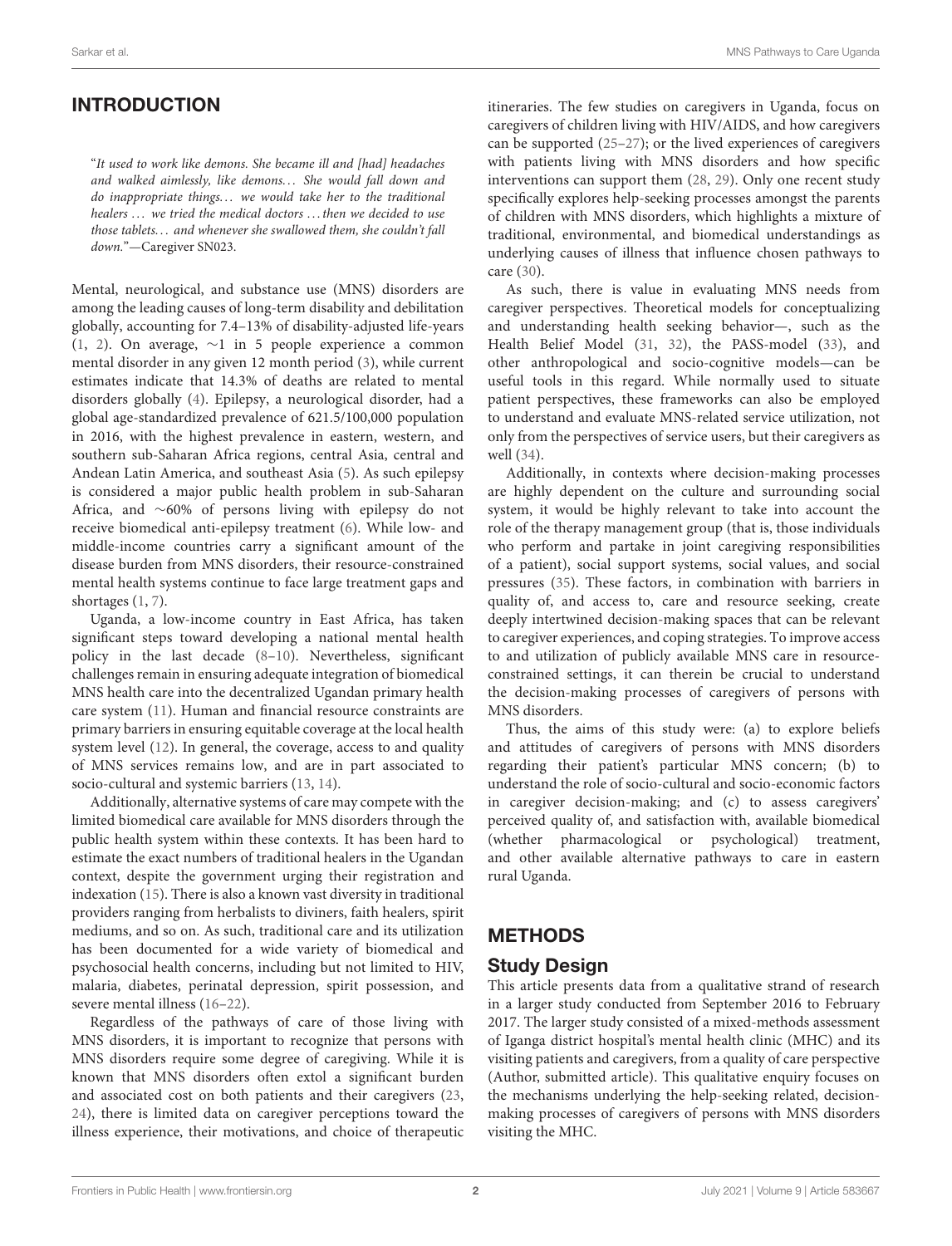### Study Site and Population

The study took place across the rural district of Iganga in eastern Uganda, which is located in the Busoga sub-region. The district had an estimated total population of 504,197 inhabitants in 2014 with ∼58% of the total population under the age of 18 [\(36\)](#page-10-14). The district can be considered representative of most Ugandan rural populations, with subsistence farming being the main source of earning and livelihood of over 60% of Busoga households [\(36\)](#page-10-14). The primary languages spoken in the district are Lusoga, Luganda, English and Swahili, while religious affiliations include Protestants, Muslims, Catholics, faith-based, and traditional cultural beliefs [\(37\)](#page-10-15).

The local health system in Iganga district consists of four levels of care and is illustrative of the decentralized public health system in Uganda, providing free of cost biomedical care. Iganga district has one district level general hospital in Iganga town, which is a semi-urban township. Iganga district hospital serves a catchment population of ∼1.5 million people, coming from across six neighboring districts. Within the district hospital there is the outpatient MHC, which is the first point of access to outpatient neuropsychiatric care at the district level.

According to hospital records, in the 12 month preceding the study period, the MHC had 4,613 patient contacts in total, amounting to a median of 355.5 patients per month (Author, submitted article). At the time of the study, the staff at the MHC consisted of four health workers: one psychiatric clinical officer, one psychiatric nurse, and two nursing aides.

### Sampling Strategy

Our study focused on caregivers, defined as individuals who, without being paid, "look after a family member, partner or friend who needs help because of their illness, frailty, disability, a mental health problem or an addiction, and cannot cope without their support" [\(38\)](#page-10-16). As part of the larger study, caregivers were purposively sampled among adults from the outpatient waiting area of the MHC in Iganga district hospital, who were either: (i) accompanying a patient attending the MHC, or (ii) attending the MHC on a patient's behalf. Those who consented to the larger study, first took part in an MHC consultation observation and an exit-poll survey on patient-centred care, and consultation satisfaction outcomes, respectively (Author, submitted article). From this larger set of participants, caregivers who were residents of Iganga district, were further sampled at the end of the exitpoll survey to be part of this qualitative enquiry. A total of 27 caregivers agreed to be part of the qualitative study. Those who verbally consented to be part of this qualitative study were asked to provide their contact details for future follow-up for an in-depth interview at a time and place of their choosing.

### Data Collection

In-depth interviews were used for data collection, as a means to explore caregiver help-seeking itineraries that had been chosen on behalf of the MNS patients living in their care. Based on the aims of this study and the larger mixed-methods assessment of Iganga district hospital's mental health clinic (MHC) and its visiting patients and caregivers, a tentative interview guide was developed. The interview guide details can be found in the Supplementary File. The interview guide was an iterative document, flexible and amenable to change based on the responses of interviewees.

A total of 27 caregiver in-depth interviews were conducted. Prior to the interview itself, participants were given an information sheet in Lusoga and provided written informed consent. The interviews were conducted by a member of the research team, who was from Iganga and spoke the local language of Lusoga, and she has extensive experience using qualitative research methods for health-related research in this. Each interview lasted for approximately between 45 min−1 h and was conducted in the local language of Lusoga. Most interview locations were the housing compounds of the interviewees, or the fields on which they farmed at a time convenient to the interviewee. All interviews were digitally audio-recorded, transcribed verbatim, and translated into English by the interviewer.

### Data Analysis

Data analysis involved retroductive analysis, which uses both inductive and deductive coding processes. The retroductive process allowed for a dialogue between both emergent data as well as theory. Thus, analysis followed an emergent theory design based on data emerging from the interviews, the analysis of which was facilitated by the use of the PASS model.

The PASS-model was developed by the Partners for Applied Social Sciences and is based on anthropological theory [\(33\)](#page-10-11). The model facilitated the analysis of a broad array of emergent elements that guided our analysis of caregiver help-seeking itineraries and patients' access to care, as well as exploring more systemic and structural factors at play. The model organizes relevant factors into four main categories: (i) explanatory models around illness perception; (ii) decision-making and its linkage to social values; (iii) access to care and resource seeking; and lastly, (iv) medical pluralism. Adding further support to these factors and helping build the context of help-seeking processes is the inclusion of context-specific worldviews, local social structures and cultural values, and the formal and informal health systems at play.

The process of data analysis began in fact during data collection. At the end of each interview day, daily debriefing sessions were held between the qualitative interviewer and NDPS. This in-field analysis allowed for an iterative and reflexive interview process in regard to thematically exploring key concerns and emergent themes as well as reaching data saturation. Field analysis also led to the creation of a data-driven codebook related to emergent thematic concerns arising from the narratives, such as personal motivators to provide care and the emergence of intra-household variations in pathways to care for multiple patients within the same household.

Once data collection was completed, all 27 interviews were analyzed using this retroductive process. This led to the identification of four households (i.e., four interviews) of special interest due to having multiple people within the same household who required MNS-related health care, but whose caregivers reported intra-household variations in the chosen pathways to care for each person. It should be noted that while these four cases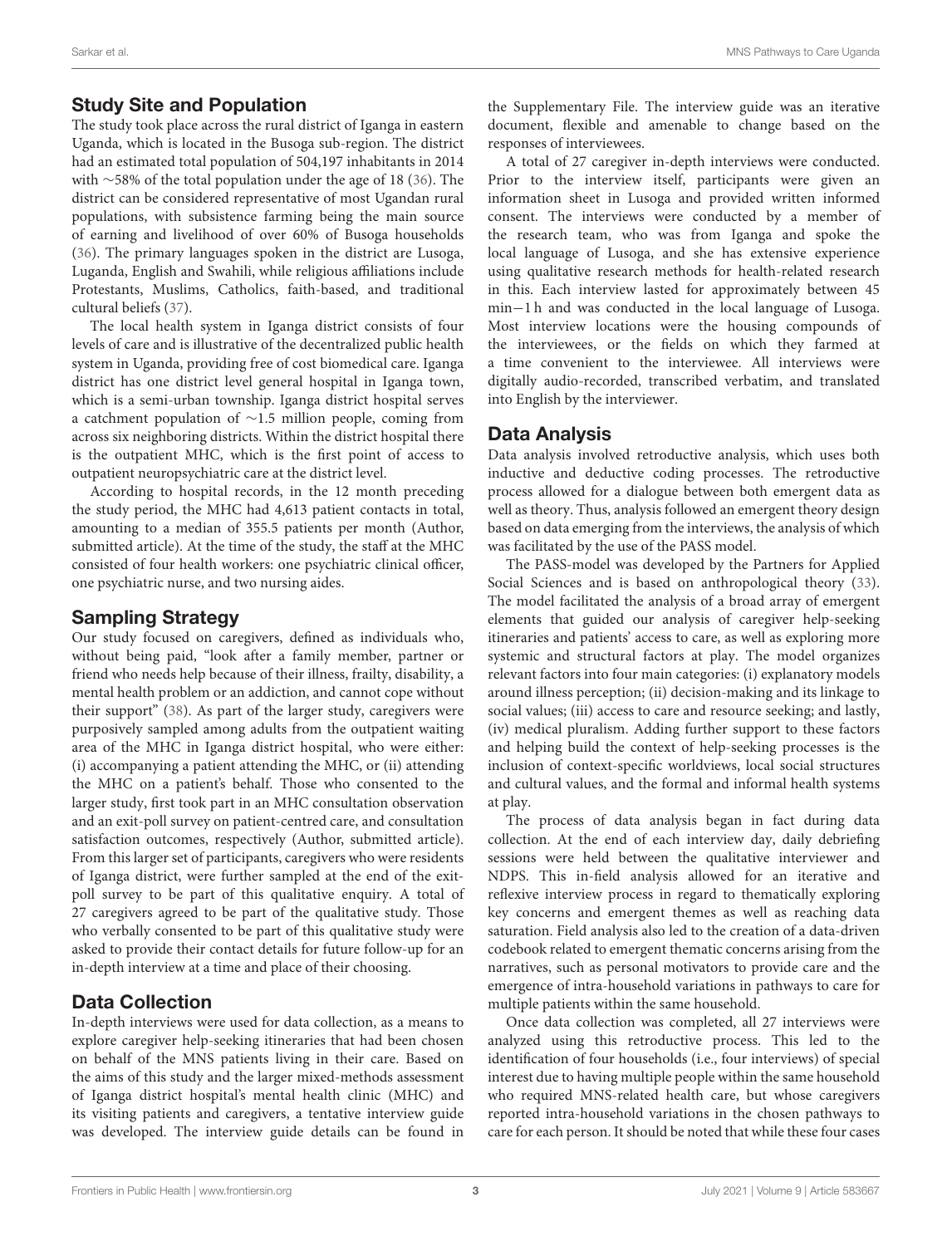<span id="page-3-0"></span>

|  |  |  | TABLE 1   Gender and age details of participant caregivers and related patients. |  |  |
|--|--|--|----------------------------------------------------------------------------------|--|--|
|  |  |  |                                                                                  |  |  |

|            |       | Caregivers ( $N = 27$ )  | Patients ( $N = 27$ ) |     |  |
|------------|-------|--------------------------|-----------------------|-----|--|
| Female     | 19    | 70%                      | 12                    | 44% |  |
| Male       | 8     | 30%                      | 15                    | 56% |  |
| Age range  | 18-65 | $\overline{\phantom{a}}$ | $1 - 40$              | -   |  |
| Median age | 40    | -                        | 16                    | -   |  |
|            |       |                          |                       |     |  |

were analyzed in further detail to understand and explore the intra-household variations, overall analysis from all 27 interviews is the basis of the presented results. The four households of special interest are indicative of the general themes found across all 27 interviews, with the difference of having multiple members within the same household with an MNS disorder. The process of analysis was regularly checked and discussed with remaining authors to ensure consistency in the findings. NVivo 11 was used to facilitate the storage, analyses, and further coding process of all transcripts.

# Ethical Considerations

Adult caregivers were informed about the study and provided initial verbal consent to be part of the qualitative study. Underaged caregivers were not included in the study. The MHC patients themselves were not participants of this study. Prior to the interview itself, all participants were given an information sheet in Lusoga, and provided written informed consent for their participation in the interviews.

The study protocol, along with informed consent forms and tentative interview guides (including Lusoga translations), received ethical approvals from the Institutional Review Boards of the Institute of Tropical Medicine in Antwerp, Belgium; Makerere University, School of Public Health in Kampala, Uganda; and the Ugandan National Council for Science and Technology.

# RESULTS

### Participant Demographics

A total of 27 in-depth interviews were conducted with the caregivers of MHC patients across Iganga district. The gender and age details of all participant caregivers and their related patients can be found in **[Table 1](#page-3-0)**.

The majority of patients were children and adolescents: 19% were under age five, while 48% were between 6 and 17 years of age. The remaining third of patients were adults above the age of 18. The majority of caregivers were related to the patient (93%), female (70%), had a median age of 40, married (78%), and had primary school level of education (67%). The median household size was six persons. The majority of caregivers and the patients were Muslim, followed by Protestant, as well as being of the Busoga tribe.

# Help-Seeking Narratives

During analysis, intra-household variations in pathways to care for epilepsy, and other mental disorders were identified in four

#### Vignette 1: Financial Difficulties

According to Sheila, her daughter Agnes (F, 18 years) was 16 years when she began beating up people and abusing neighbors. Initially the family sought traditional help for a while, but Sheila still doesn't know what caused Agnes' illness—"*Some people may say that they bewitched me, and some say that they put witchcraft in my child's books. We thought maybe her friends did something because she was in a private school and we thought that maybe she ate something.*"

A friend told the family about "*a doctor who advertises himself on radio station in [neighboring district].. who operates on the human skull and he is so famous.*" But this was not followed up due to continual conflicts with the neighbors who were complaining about Agnes' abusive behaviors and "*thought that the child was pretending.*" The family had to resolve the dispute by going to the village local councilman. It was only this action which prompted Sheila, to request Agnes' father to finally take Agnes to a health facility. That first time the health workers thought it was diabetes; another time they thought it was typhoid.

Finally, a friend with an ailing elderly mother informed Sheila about the MHC, to which they had been going for approximately the last 1 year (at the time of the study). Sheila doesn't like one of the health workers who works there and thinks they should be changed. However, she does like another health worker who "*explains properly and tells you what is required and tells you what to do*"; although till date she hasn't yet once taken Agnes to have a face to face appointment at the MHC. Recently, her husband is getting tired of dealing with Agnes, but Sheila says she is still motivated to care for Agnes because she is the first-born child, and "*likes studying, is intelligent and the kind of child who respects her parents*."

At the end of the interview, when we prompted to check if there was anyone else in the family who is ill or suffers from anything similar, Sheila hesitantly informs us of her son, Joseph (M, age unknown). Joseph started "*convulsing at age 6 month, and whenever he would convulse, he would become anemic,*" so for him they usually go to health centers for anemia treatment. At one point, his convulsing was thought to be (severe) malaria, for which they then sought malaria treatment. When we probe Sheila if she's ever taken Joseph to the MHC, she says "*I have thought of it… but because of lack of money, I haven't, because I thought [the girl] would get well soon so that I take [the boy], but what has brought up the delay is [the girl] not getting well.*"

of the participant caregivers. As such, these four households were further selected for presentation as case studies and are showcased in this section.

Below we present four vignettes; each from the perspective of the caregivers of the four case presentations. The vignettes consist of narrative summaries of the interviews, including key quotes from the caregivers. They reflect varied helpseeking behaviors, chosen pathways to care and rationalizations made by the caregiver for the two patients who lived within each of their households. **Vignette 1** showcases the role of financial difficulties in ensuring care for both patients within the same household. **Vignette 2** highlights the fear of the label of epilepsy, a highly stigmatized illness in this context, and its effect on help-seeking. **Vignette 3** underscores the importance of good quality interpersonal care provision and the impact it can have on a caregiver. Finally, **vignette 4** calls attention to the influence of religion on help-seeking trajectories. To protect the identity of the participants, all names used within the vignettes are pseudonyms.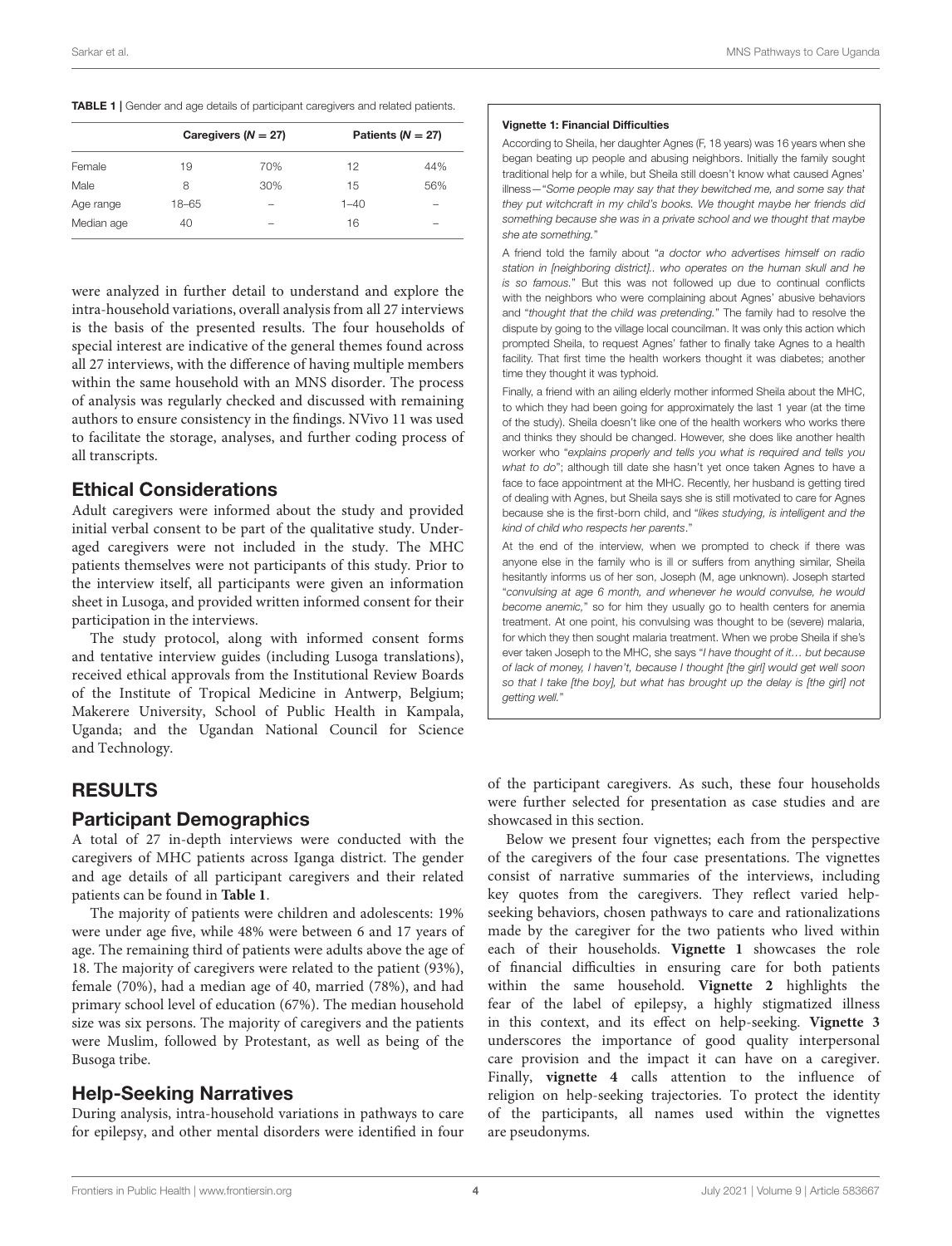#### Vignette 2: A Fear of "Epilepsy"

The caregiver's name is Namaganda, mother to six children (two boys and four airls); her 4th born child, Esther (F, 15 years) is the one for whom Namaganda visits the MHC. Namaganda starts by describing how initially she refused to believe Esther's friends when "*they told me that my daughter could have become mad, and I said no it can't happen.*" Even when she saw first-hand that Esther "*had fallen on the ground and her eyes couldn't blink, I thought that maybe she has become dizzy."* But later, Namaganda calls one of her sons to ask him that "*Is this thing also attacking Esther, because Mariam got better*?" That was when we first got to know that her eldest daughter and first born, Mariam (F, 20 years), also suffers from something similar.

After this episode, Esther was initially taken to a traditional healer who said, "*these children were bewitched using a grave of a person who had epilepsy so it's that thing following up these children*." They sought traditional care for her for about 5 months, but there was no change in Esther's condition. In May 2015 Namaganda heard from a community member that there were "*certain whites in the district hospital who are treating the mental health disorder just like for your daughter.*" She enquired on it, but by then the "whites" had left [they were international researchers conducting a research study on epilepsy [\(39\)](#page-10-17); instead, she came to know of the MHC and started attending there. However, soon after Namaganda stopped going to the MHC because "*when you hadn't gone with money, [one of the health workers] wouldn't give you medicine*." She resorted back to traditional medicine, but by September 2016 thought "*the traditional world was just wasting my money and time, so I decided to go back to [the MHC] so that I get tablets, and whenever I don't get, I buy*." By this time the previous health worker was gone, and since then a much better health worker is in charge whom she is very content with.

Mariam, Namaganda's eldest daughter and firstborn, was just 2 months old when she began to have convulsions, and the family tried to look for medications but not much treatment was found. It was only when Mariam was seven to 10 years of age, that the community members warned Namaganda to not "*neglect that daughter, because you may think it is convulsion, but when it is not convulsion, it may even result into epilepsy*." The fear of it becoming epilepsy immediately prompted Namaganda and her husband to seek care at a neighboring health facility and start taking medication. However, soon the medication ran out and they didn't get her another dosage; eventually they resorted to traditional help—"*Fortunately she recovered but it remained on her eyes and could attack her eyes; maybe when she is talking and she keeps quiet*."

We come to learn that Esther was first "attacked" when she was 1 year old: "*It could only attack half of her body, let us say maybe one leg, so when they brought medicine and tied on that leg, it would attack the other.*" She was taken to a health facility and treated for malaria with quinine; the mother now believes that it was the quinine that made her this way, because since then she can't speak properly. For Mariam, the mother believes it is linked to bewitchment, because she heard "*that there is someone in their clan who was of that kind..* I: With epilepsy? *Yes..*" Mariam does not attend the MHC.

# Factors Explaining Intra-household Variations in Pathways to Care

These four households are exemplary of the general themes found across all 27 interviews. Along with all other interviews, these four vignettes were retroductively analyzed, to thematically assess the most common factors that were likely to be decisive in choosing the appropriate pathway to care for each patient by their respective caregiver. While the PASS-model [Hausmann Muela et al. [\(31\)](#page-10-9)] facilitated situating our findings, further analysis identified specific factors applicable particularly to this context and our findings. These identified factors were: (1). Contextual illness narratives ascribed for each patient; (2). Burden of caregiving and personal motivators to care; (3). Relevant social

#### Vignette 3: Quality of Care and Comfort

Noori, the caregiver in this household, is the mother to Ali (M, 16), and the grandmother to Jamila (F, age unknown). Ali's illness began when he was around 3 years of age, in which "*all of a sudden, he started shaking and he fell down.., and whenever he fell down, he would defecate and urinate himself.*" They initially went to the multiple traditional healers for 7 years until he was about 10 years old, at which point they stopped because "*they took my goats but he didn't heal.. People told me that leave traditional medicine and go to the health facility.*" For several years thereafter, they received tablets from several nearby health facilities scattered in neighboring villages, but the travel and medication costs were all out-of-pocket.

A few years ago, they came across a traveling doctor who would visit their home and provide medication there, but "*after some time, that doctor stopped coming and we no longer saw him, so someone told us that there are free tablets at [the MHC].*" Personally, she doesn't know what has caused Ali's illness, but that other people say "*that he has cerebral malaria and traditional healers say that it is cultural and family issues.. Because two children can't fall ill from the same family*."

Jamila is the Noori's granddaughter, and according to the Noori, "*malaria attacked her, and she started convulsing*" when she was around one and a half years old. For five and half years, until she was seven years of age, they sought traditional help for Jamila's condition. However, the caregiver worries that Jamila is not recovering as well as Ali. Noori states, *"Jamila doesn't realize when it's going to attack her, you find her suddenly down.. [while] the change is there but very little because she convulses so much still.. when it attacks Ali, it doesn't repeat.*"

Noori's experience at the MHC has been very positive, she receives medication free of charge compared to the past, and she finds that one health worker there "*talks to me as if I am his mother.. He really shows concern and tells me to always pick the tablets and comforts me.*" She tries her level best to take care of the children, but wishes that the community wouldn't abuse the children—"*even these other children abuse the little ones, that look these ones have epilepsy, but I comfort them.. Ali even cries when narrating to you after being abused.*"

Noori also worries about out-of-pocket expenses for medication since at times all the required medication is not available at the MHC. There were a time when she had to stop giving the children medication because she couldn't afford it, but then the children "*were too badly off and people told me to leave the boy and treat the girl*"; eventually she managed to resume both their treatments and improved their health.

and cultural influences, including the therapy management group; (4). Socio-economic resources to provide continued care for that patient in the long term; and lastly, (5). Structural aspects of care—knowledge of available treatment options, access to, and quality of that care. In this section we discuss each of these identified factors and end this section with a reflection on epilepsy, as a socially and culturally stigmatized disorder in this context and how it shapes chosen pathways to care.

#### Contextual Illness Narratives

In general, the specific context—namely, the time and place of symptom onset, as well as perceived symptom severity and importance, played a role in the perceived causal illness etiology in the mind of the caregiver. This perceived causation shapes the contextual illness narrative created for the patient. The main symptoms that caregivers generally picked up on included: convulsions, "eye rolling," being "lame" (often referring to physical disability in the legs and arms), speech impairment, and having inappropriate "abusive" behavior. Despite attending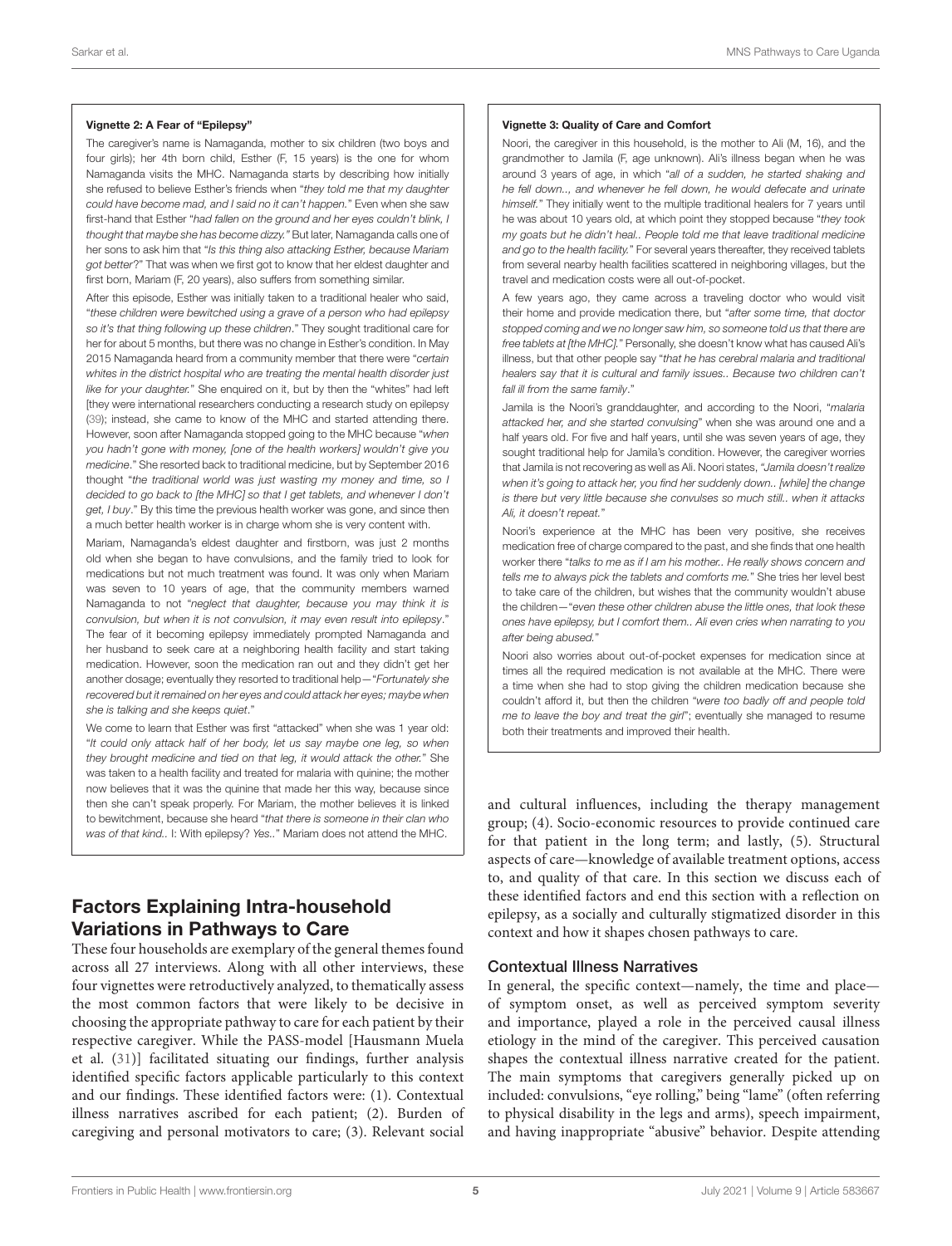#### Vignette 4: Religious Prompting

We begin our interview enquiring about both the children who visit the MHC, and whom got the mental disorder first. According to their mother Prosper, it was the elder child Paul (M, 20), and it began immediately after his birth. They treated the boy for an infectious disease with blisters, soon followed by malaria treatment, but "*he couldn't even spend a week, maybe simple malaria attacks him, then he convulses, maybe you are sleeping, then he convulses.*" When aged six, they found a traveling doctor "*who could treat every illness.. and gave some tablets like millet grains*" and the boy recovered slightly, being able to talk again and his lameness reduced for about 4 years. However, this doctor soon stopped visiting their home and Paul's treatment stopped. This was all before the birth of the second child, Charles (M, 10).

When Paul was 10, they heard on the radio about a mental health doctor in the neighboring district [at the regional hospital also having a mental health clinic], and after many efforts Prosper managed to find him who then gave some tablets for free. However, the neighboring district was too far and costly to travel to, and so Prosper looked in town for similar medication. She once even cheated an informal drug shop owner who "*didn't even know their price.. I am the one who gave the price.. and she accepted not knowing what loss she was making.. but I failed to go back because she discovered the price.*" For a while after Prosper bought the medication at a private clinic. Eventually through the radio, Prosper came to hear that the medication had found its way to this MHC. This was back in 2014, and she was very happy to receive medication at the MHC, especially since there was one nurse who was kind to her.

Her second son, Charles' problem started when he was about 8 years old-Prosper began to notice that he had a lame arm and would knock many things over accidentally. But the mother admits there was a lot of delay in seeking care for him. It was only when 1 day while picking up Paul's medication at the MHC, that she found a ward "*where a certain lady was walking in a staggering way, so I went and asked what that ward was about, and the doctors said it was for lame people, so I decided to take Charles there because his hand was lame.*" After some treatment for the lame arm, Charles at some point got malaria, which led to convulsions. Prosper was "*worried so much that Charles too has also started to convulse and even thought of leaving him...*" But she kept silent about it: "*It was my secret and I didn't want [the doctor] to even know about it. But after some time, I was fed up, so I decided to go with him to the MHC.*" From 2015 onwards she has been visiting the MHC for both children.

Wrapping up the interview, we probe one last time about traditional medicine. to which the mother says "*The truth is that I would have tried but my religion doesn't allow such, but when others are conversing I hear what they have sold, goats, etc., and I thank God that he saved me from that, that I only use tablets from the hospital*."

the MHC, the most common perceived etiologies for these symptoms were malaria (notably cerebral malaria); malaria treatment, particularly quinine; or epilepsy, which in this context is believed to be caused by bewitchment. Several caregivers also stated not to know causation. Others retained what the MHC health workers tell them and understand it as a brain disorder, linked to a lack of blood flow to the brain.

As was the case for Vignettes 1 and 2, even if caregivers had some awareness of a biomedical causation, knowledge of available MNS services, as well as accessing the MHC for one patient, they did not always immediately seek the same type of care for the second person within the household. This discrepancy in help-seeking and caregiver decision-making was linked to the differences in perceived causal links and timing of illness onset for each patient, limited/lack of knowledge on MNS disorders, as well as possible denial and rejection of a stigmatizing situation namely, the fear of epilepsy.

### Burden of Caregiving, and Personal Motivators to **Care**

The burden of care primarily fell on a female member of the family, usually the mother, but sometimes also the grandmother or elder sister. Fathers were frequently recalled as becoming easily fed up with the patients, who due to the chronic nature of their illness require significant time, attention, and financial resources spent on them. In Vignette 4, we see that the caregiver became so worried with the second child's illness onset, that she contemplated abandoning the child and even kept his symptoms a secret from the MHC health provider initially; it was only when she grew too exhausted from managing the situation that she finally also sought care for the second child at the MHC. Thus, the emotional capacity of caregivers was an important individual level factor affecting caregiver decision-making. Other personal motivators for the caregivers to continue taking care of their family members included the belief in God and fate; as well as the "goodness" of the patient/child and them deserving a better life.

### Socio-Cultural Norms and the Therapy Management **Group**

Caregiver decision-making was influenced by socio-cultural notions related to the lay knowledge and meanings of illness symptoms. Caregivers were influenced by the perception of individuals around them, in particular the therapy management group—namely, those individuals close to the patient who partook in some manner of joint caregiving responsibilities. In some cases, the caregiver's contextual illness narratives were linked specifically to the patients' therapy management group members like the father or grandparents of the patient, while for other caregivers it was associated with the perceptions of surrounding community members, such as neighbors or friends.

These interactions with other members of society often shaped and reconsolidated the illness narrative in the mind of the caregiver. If the illness was highly stigmatized by the therapy management group and/or the larger community, such as was the case for epilepsy, this stigma would impact the caregivers chosen pathway to care for their patients. As such, the resultant contextual illness narratives were often a combination of the observed symptoms, their perceived etiologies, and socio-cultural norms and influence.

### Socio-Economic Aspects of Care

The data also highlights how the cost of therapeutic care was a significant barrier to care being sought. Out-of-pocket expenditures for any form of treatment, whether it is traditional healing, neuropsychiatric medication, or even the travel costs associated with visits to a health facility, were important considerations in caregivers' foregoing one treatment option in favor of another lesser expensive option, or conversely returning to a previously forsaken option. The same choice—in how to best spend limited finances—extends to caregivers choosing whom to spend their money on treatment for when they have multiple persons to care for. In Vignette 1, the caregiver claims that the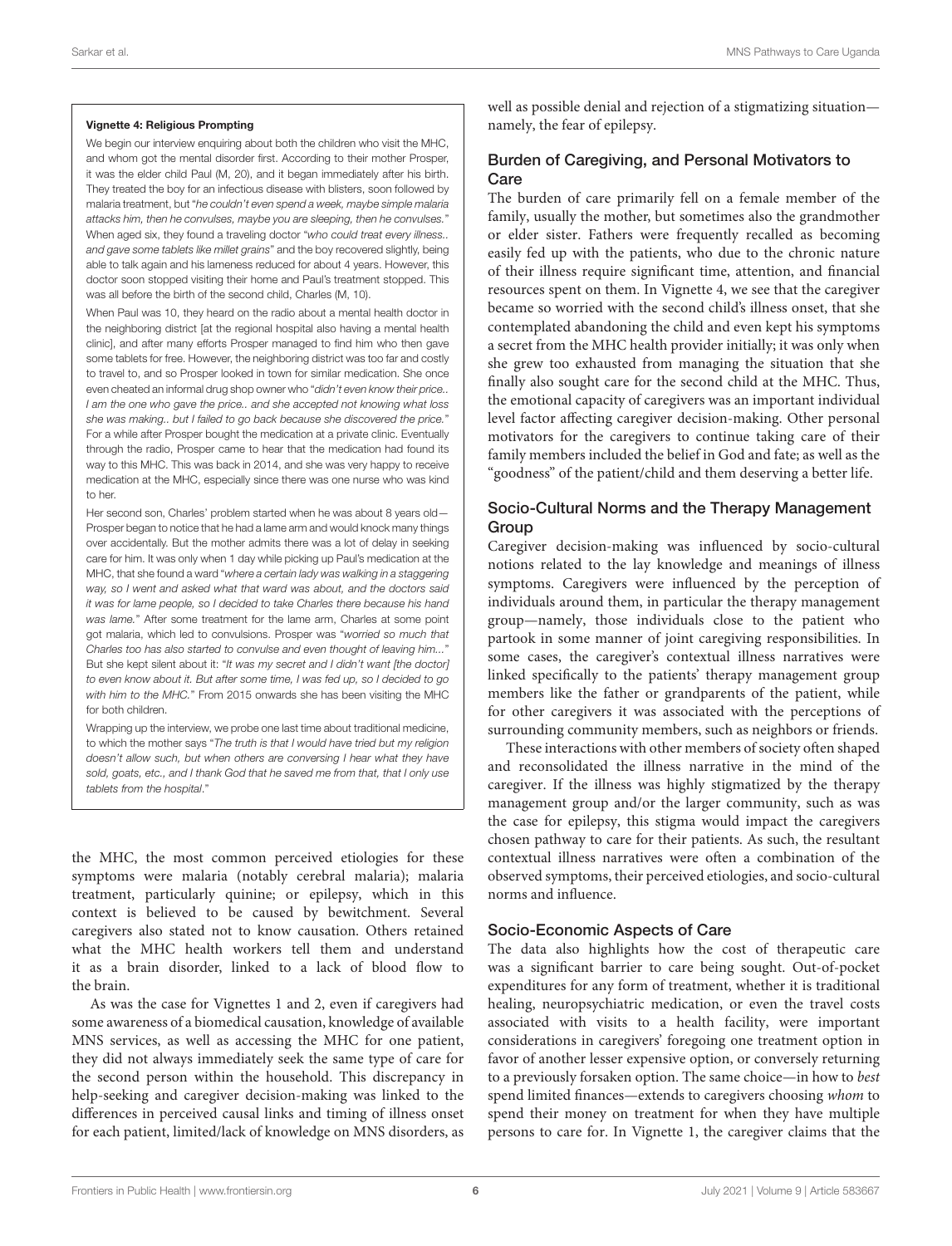second child does not receive biomedical care at the MHC, due to insufficient funds to treat two patients simultaneously.

### Structural Aspects of Care

Many of the caregivers in this study came to know of the MHCs existence through long-winded means—thus, knowledge of the MHC's existence and it being an option for treatment was a deciding factor in caregivers' decision-making. When caregivers were aware of the MHC and its available care provisions, it was of interest to note the importance of receiving good quality of care from the MHC—this was especially notable in Vignette 3. Having positive interpersonal relationships with health workers at the MHC was pertinent for caregivers. Perceived good quality care provision played a role in ensuring caregiver satisfaction and consistent use of the chosen therapeutic option. This was especially relevant in decision-making processes for illnesses that are otherwise stigmatized by the rest of society—it is already hard enough to take care of a patient with an MNS disorder, without having the additional burden of encountering rude or abusive care providers.

### Epilepsy: A Socially and Culturally Stigmatized Disorder

Within this context epilepsy (like severe mental disorders) is believed to be a *clan illness*, and is highly stigmatized since it is socio-culturally linked to bewitchment, spirit possession, and familial curses. This stigma is especially notable in cases where the patients are discriminated against and bullied by community members for having epilepsy like in Vignette 3, or when traditional healers claim the hereditary link can only be due to bewitchment like in Vignette 2. For contextual illness narratives that are linked to epilepsy, caregivers almost always resort in traditional help at some point in the overall helpseeking trajectory.

This stigma can also extend to the biomedical treatment available for epilepsy at public health facilities, including the MHC. For instance, in the case of Vignette 3, it was the fear of convulsions turning into the socio-culturally stigmatized epilepsy, which forced the caregiver to seeking biomedical care in the case of the second child. This implies that convulsions (which may be a familiar event for children under five and linked to fever, malaria or meningitis) by themselves are not necessarily perceived as being equivalent to the cultural form of epilepsy. By this logic, it is possible that in the mind of the caregiver, convulsions can be treated biomedically, while epilepsy cannot.

Knowing these contextual understandings, the health workers at the MHC have come up with an ingenious grounded solution to combat any associated stigma with epilepsy—they simply do not use the word "epilepsy," neither verbally nor written in their diagnoses of patients. Rather they refer to the specific type of seizure by its medical name such as "grand mal seizures" or "temporal lobe seizures." The caregivers, who are lay members of society with limited medical knowledge, are generally content to have this medical terminology—which they do not know the meaning of—written in the patient medical booklets. They continue to seek the appropriate biomedical care for it at the MHC, without ever linking it to the socio-culturally stigmatized illness of epilepsy.

### **DISCUSSION**

Our data showcase that across all interviews caregivers' initial chosen pathways to care for individual patients were based on a multiplicity of factors that converge to influence their differential decision-making processes. The interplay of these factors in caregiver decision-making processes were different from one patient to another. The resultant selected pathways to care were flexible, variable and uncertain; in some cases, even amongst patients within the same household by the same caregiver. **[Figure 1](#page-7-0)** is an illustration of various decision-making approaches that may occur for different patients by the one same caregiver in cases of intra-household variation. The figure can be viewed as a theoretical construction of how the complexity of intrahousehold variation in chosen pathways to care, by caregivers of persons with MNS disorders, may play out within this context.

Differences in care seeking pathways depend on the caregiver's perceived explanatory contextual illness narratives around the specific disorder for each patient. This is similar to other documented instances for MNS disorders across Uganda [\(13,](#page-9-11) [30,](#page-10-8) [40,](#page-10-18) [41\)](#page-10-19). However, in this study of particular interest was how caregivers attribute a given contextual illness narrative to one patient over another, in some cases even within the same household. We hypothesize that if the caregiver ascribes a different contextual illness narrative to the second person within the household, it could naturally then lead to a different chosen pathway to care than the first patient.

Patient preferences and autonomous decision-making for their own health should also be taken into account and advocated for respectively, especially in this context [\(42\)](#page-10-20). However, considering the burden of MNS disorders and depending on the ascribed contextual illness narrative for each patient, caregiver seek out appropriate care pathways for that patient. As shown in previous studies on mental disorders in this context, traditional medicine and religious care can often be either a first recourse to help or a secondary option after biomedical care fails [\(13,](#page-9-11) [16,](#page-10-0) [21,](#page-10-21) [40\)](#page-10-18). These help-seeking itineraries are often multi-sectoral and can be both simultaneous or sequential in nature [\(30\)](#page-10-8).

The consequence of intra-household variations is that one patient may receive prioritization over the other, in terms of who has the available resources spent on them, and who receives what type of care, especially in resource-constrained settings such as these. It is important to recognize that personal motivators can, both unintentionally or intentionally, influence a caregiver in favoring the recovery of one child over another. This intrahousehold prioritization of access to preventive care or treatment is reported to be a neglected area of enquiry within health-seeking behavioral studies [\(33\)](#page-10-11).

This leads us to the notion of social vulnerability [\(43\)](#page-10-22) and more specifically patient vulnerability. Patient vulnerability in being prioritized or not when receiving care may be influenced by factors such as higher parity of the mother (in case she is the main caregiver), or the child's birth order or gender. There is a dearth of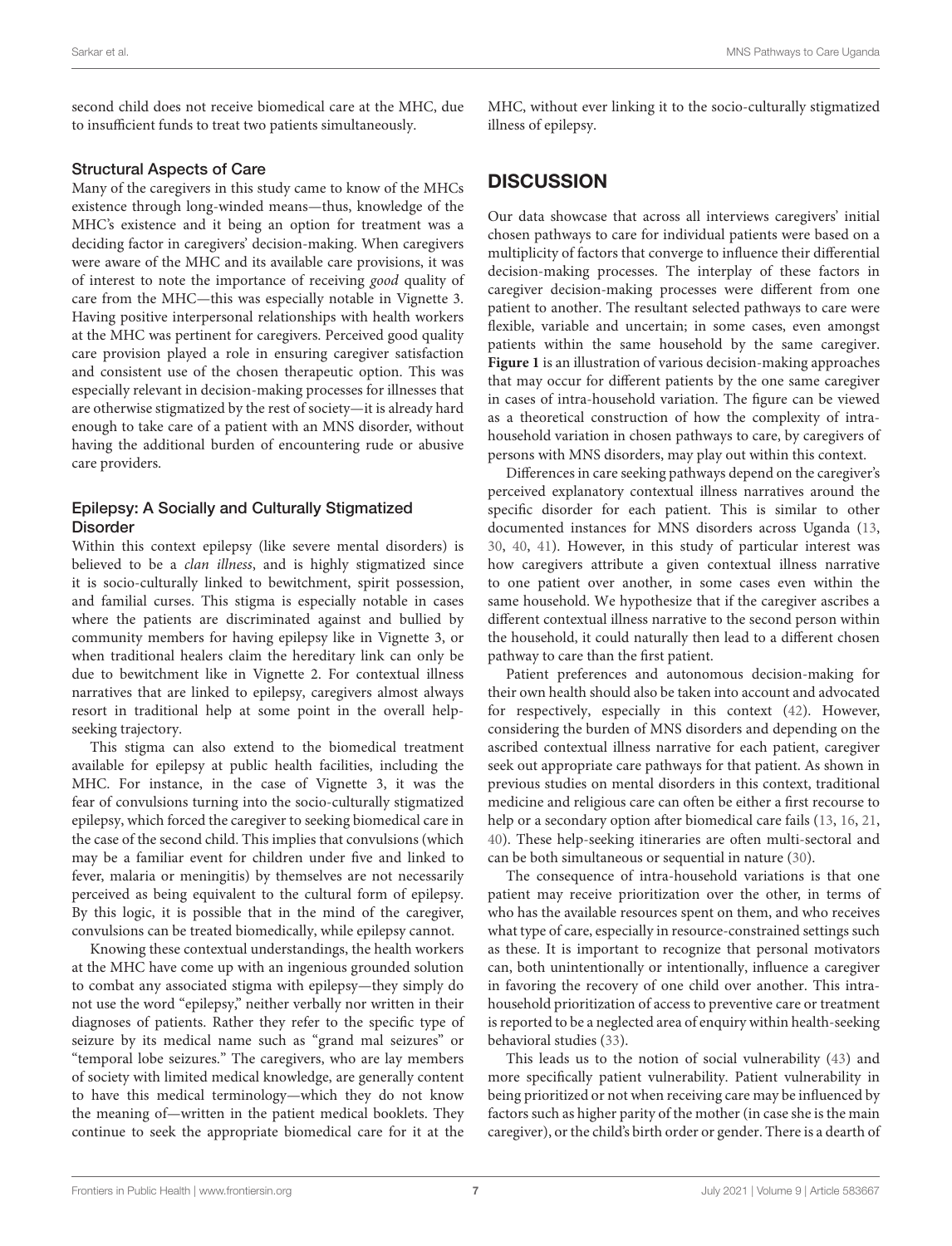

<span id="page-7-0"></span>research in this particular line of enquiry; however, one study in a high-income country indicates that girls are much less likely to obtain needed treatment for particular mental disorders than are boys, while middle birth order children are less likely to receive mental health care and treatment than are oldest, youngest or only children [\(44\)](#page-10-23).

Nonetheless, it is also important to emphasize that these processes of prioritization are (intrinsically) dynamic in time and space; they have their own rationality and they are not necessarily problematic. They can also be viewed "positively," as an indication of flexibility and adaptability of the caregivers, considering the unique character of every patient and the variability in resources available. Further research is required on these social factors, the prioritization and selection of care, and their impact on patient vulnerability by caregivers of persons living with MNS disorders in this and other low-resource settings.

In a few cases, the caregiver whom we met at the MHC was the father of the patient. The father's role was primarily to provide financial support toward chosen treatments, which is similar to findings from another recent Ugandan study on epilepsy [\(14\)](#page-9-12). One study in the USA reports that having larger numbers of adults within a household helps in children receiving treatment, by possibly reducing the burden of care and impact of resource-constraints; while the presence of a father inhibits the likelihood of a child receiving care [\(44\)](#page-10-23). However, it remains to be seen to what extent this would be valid in sub-Saharan African contexts, where the father is often the economic provider for a family.

Our study also highlighted a pronounced caregiver fatigue in relation to their duties for patients with chronic MNS disorders, like that of epilepsy. This fatigue in providing care can be especially observed among primary caregivers, who face the largest burden of care, and is even more likely when a second child also falls chronically ill in the same manner [\(14\)](#page-9-12). The data indicates there was a withholding of information and delay in seeking help in some instances. This can also be viewed as some form of control and/or a coping mechanism in an otherwise chaotic and exhaustion-inducing scenario. It also highlights that there still exists an unmet need for the recognition of relatives and families as "caregiving experts," and as genuine partners in patients' pathways to care and health trajectories, as well as in biomedical and psychiatric practice and research [\(45\)](#page-10-24).

In a system where the caregivers of people with MNS disorders remain undervalued and their contributions to the formal and informal health system outweigh the recognition they actually receive [\(46\)](#page-10-25), these findings highlight the importance of acknowledging the role that intrinsic and extrinsic motivators play in how, why and to whom caregivers ensure and provide MNS care for, especially in low-resource circumstances. Strategies focusing on caregiver attitudes and information sharing have been found to translate into more positive outcomes, while encounters with health professionals can be perceived as frustrating to caregivers [\(47\)](#page-10-26). Increased perceived autonomy supportiveness of caregivers, alongside that of the patients, may motivationally impact caregivers in their consequent care-giving behaviors through adjustments in their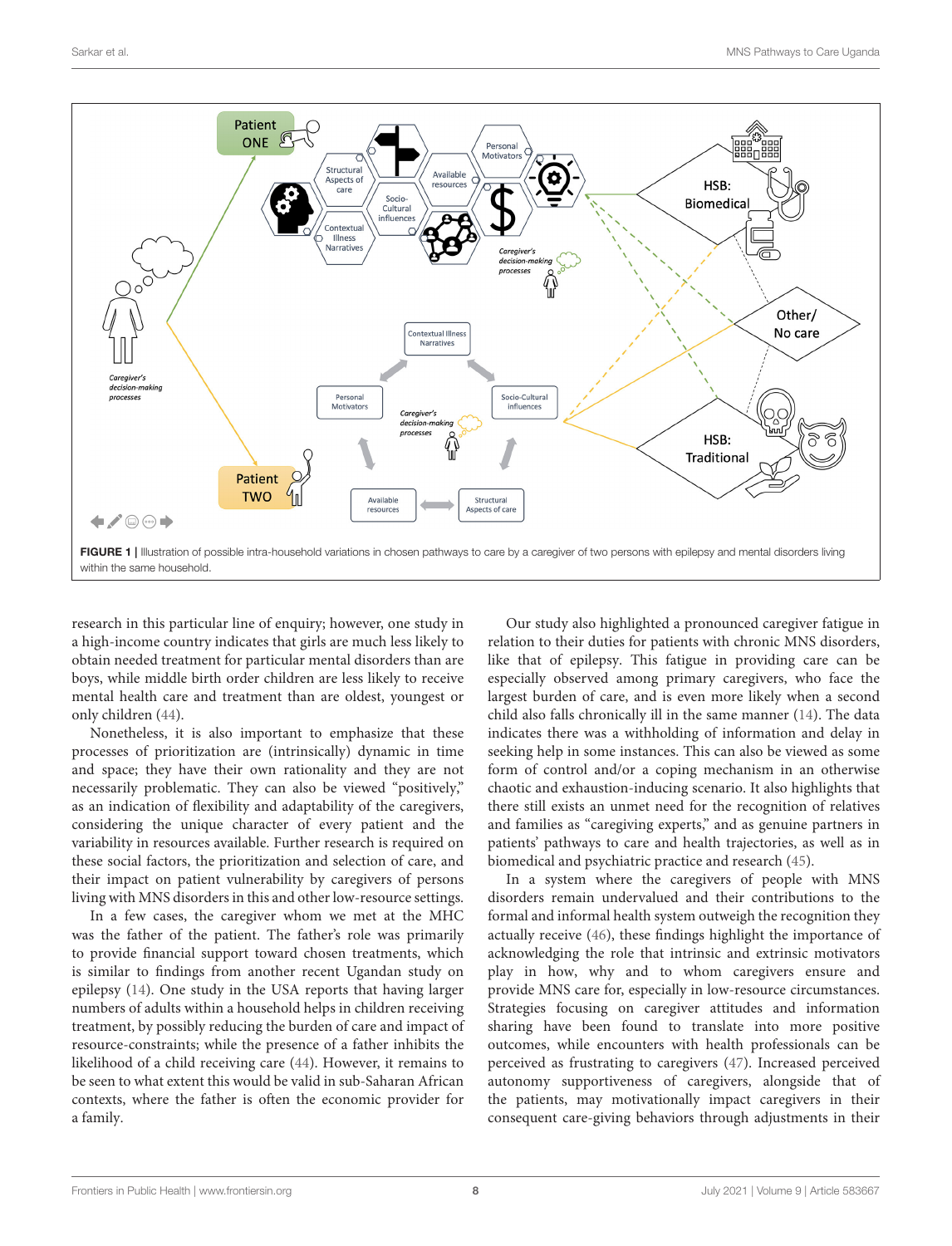emotional and cognitive capacities [\(47\)](#page-10-26). It has also been found that changes in the process and content of family psychoeducation—reflecting the specific social, cultural and gendered realities—worked best for postpartum psychosis in central Uganda [\(28\)](#page-10-6). These strategies may be of relevance for this specific context, where the improved emotional and social support of caregivers, as well as the inclusion of the therapy management group and group care may yield to better patient outcomes through joint decision-making processes.

In the creation of a contextual illness narrative (which can be thought of as an automatic perceptual and cognitive reaction to understanding a given health situation), the caregiver is also placing a label or "tag" in defining the problem. In labeling theory, these attitudes and actions toward stereotyping are linked to stigmatizing outcomes [\(48\)](#page-10-27). Thus, the label of "being bewitched," being "mentally ill," or having "epilepsy" are additional factors that may influence any actions taken toward help-seeking. In this specific context these labels do not simply affect the patient, but by association can also touch upon the larger family and extended relatives' group. Referred to as courtesy stigma or social stigma, this process of stigmatizing a phenomenon through its labels has been previously reported cross-culturally, as well within the Ugandan context, especially as linked to MNS disorders and, in particular, to epilepsy [\(49–](#page-10-28)[51\)](#page-10-29).

The reflections on epilepsy as a socially and culturally stigmatized disorder highlight how this stigma was locally managed by MHC staff in efforts to provide continued biomedical care. While, the existence of this stigma is largely supported by the literature [\(52,](#page-10-30) [53\)](#page-10-31), these grass-roots tactics are important to note, as there is a substantial gap in knowledge, and interventional research to reduce MNS-related stigma and discrimination, especially in low-income settings [\(54\)](#page-11-0). This is particularly relevant in Uganda, where estimated country-level prevalence of epilepsy has been reported to be as high as 10.3 per 1,000 people in eastern regions of the country [\(39\)](#page-10-17).

While the ability to pay for health care is variable, financial facilitators or barriers are likely to remain influencing factors in caregiver decision-making processes especially in resource constrained settings. From a socio-economic perspective, out-ofpocket expenses are known to contribute directly to pluralistic therapeutic itineraries [\(15\)](#page-9-13). The implications for the MHC are that access to free psychotropic medication for the patients acts as an effective motivator for the caregivers in accessing biomedical care for the patients. As such, the MHC can be a key therapeutic choice especially once caregivers see active and visible improvements in the patient's condition once stabilized on them through sustained pharmacological treatment. However, for patients who have only recently started pharmacological treatment and show little or no immediate recovery, the doubt about the benefits of biomedical care in combination with out-of-pocket payments, may likely revert caregivers toward other pathways of care or leave patients without care.

Thus, due to the chronic nature of epilepsy or other mental disorders that require long term pharmacological treatment to prevent relapse, unavailability of psychotropic medication at the MHC, drug-stockouts, and the resultant out-of-pocket medication purchases remain significant barriers to ensure sustained biomedical care [\(13,](#page-9-11) [14\)](#page-9-12). There is likely a constant costbenefit analysis that caregivers are performing in their decisionmaking processes, sometimes even at the expense of both patients' health. Poverty and associated vulnerabilities indeed shape patient health outcomes, via the pathways to care, or lack of, that are ultimately chosen by the caregivers.

This link between poverty and mental health outcomes is well documented [\(49,](#page-10-28) [55\)](#page-11-1). In this study, with financial barriers and out-of-pocket expenses being a significant barrier to biomedical care—barriers that further encourage pluralistic health seeking behaviors—it is important to recognize the need for ensuring universal health care for MNS disorders [\(56\)](#page-11-2). Bringing MNS concerns to the forefront for reflection and prioritization in the Ugandan public health system would encourage the country toward the creation of a holistic, high-quality, patient-centered health system as advocated for by the global health community [\(57,](#page-11-3) [58\)](#page-11-4).

Finally, it is crucial for MNS patients and their caregivers to have knowledge and awareness of what MNS services and provisions exist in reality and what is accessible to them, especially for stigmatized conditions like epilepsy [\(59\)](#page-11-5). Aside from the social and economic vulnerabilities of MNS disorders, the widespread stigma—attached to MNS patients, their caregivers and mental health specialists alike—acts as deeply ingrained social, structural, and even institutional barriers toward ensuring equitable MNS care [\(45,](#page-10-24) [52,](#page-10-30) [53,](#page-10-31) [60,](#page-11-6) [61\)](#page-11-7). The equitable coverage of quality MNS care is essential if we are to ensure that patients and their caregivers have access to safe, effective, timely, efficient, equitable, and patient-centered care [\(56\)](#page-11-2). The right to health, and especially that of humane care, should be a basic underpinning in providing treatment for MNS disorders, regardless of context, and resource constraints [\(7\)](#page-9-6).

# **CONCLUSION**

This study showcases the variety of ways in which mental, neurological and substance-use disorders, in particular that of epilepsy, are conceptualized by the caregivers of patients with MNS disorders in rural eastern Uganda. Results show that associated help-seeking itineraries for MNS disorders are largely pluralistic; oftentimes combining and alternating between various pathways to care. In unraveling how and why intrahousehold variations to pathways of care for MNS disorders occur, we highlight that these variations are likely a result of the complex interplay of individual, social, financial and structural factors, especially in resource-constrained settings. Finally, if the equitable coverage of quality MNS care and the presence of high quality mental health systems of care is to be achieved in the long run, then further research and prioritization of MNS health care in global health policy, and practice is of urgent essence.

### LIMITATIONS

This study was a one-time qualitative exploration from the perspectives of the caregivers. There is no longitudinal data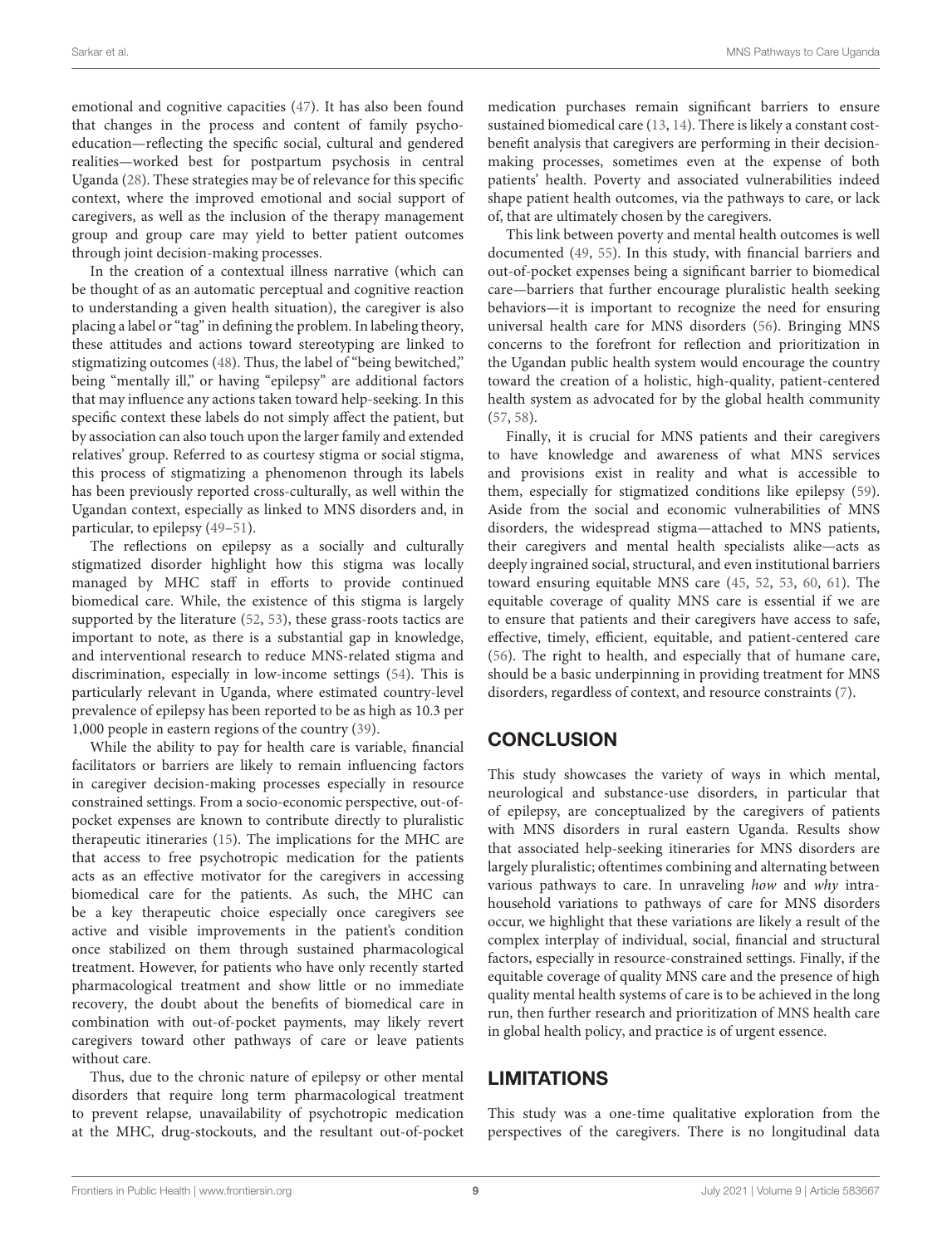on how stable caregiver contextual illness narratives are or how they influence one another over time. There is also the question of reliability of lay conceptualizations and diagnoses of MNS disorders in the context of Iganga. The crystallization and stability over time of these caregiver contextual illness narratives, their linked help-seeking trajectories for MNS patients, and the reliability of illness diagnosis would be of interest for further study. Additionally, future study on patient perspectives (for those having capacity), their preferences, and autonomous health-related decision-making would be also of interest to complement caregiver perspectives in a setting such as this.

# DATA AVAILABILITY STATEMENT

The data supporting the findings of this study/publication are retained at the Institute of Tropical Medicine, Antwerp and are not openly accessible due to ethical and privacy concerns. Pseudonymised data sets can however be made available after approval of written requests to the Institute of Tropical Medicine at [ITMresearchdataaccess@itg.be/.](mailto:ITMresearchdataaccess@itg.be/)

# ETHICS STATEMENT

The studies involving human participants were reviewed and approved by Institutional Review Boards of: Institute of Tropical Medicine in Antwerp, Belgium; Makerere University, School of Public Health in Kampala, Uganda; and Ugandan National Council for Science and Technology. All participants

# REFERENCES

- <span id="page-9-0"></span>1. Whiteford HA, Degenhardt L, Rehm J, Baxter AJ, Ferrari AJ, Erskine HE, et al. Global burden of disease attributable to mental and substance use disorders: findings from the global burden of disease study 2010. Lancet. [\(2013\) 382:1575–86. doi: 10.1016/S0140-6736\(13\)](https://doi.org/10.1016/S0140-6736(13)61611-6) 61611-6
- <span id="page-9-1"></span>2. Vigo D, Thornicroft G, Atun R. Estimating the true global burden of mental illness. Lancet Psychiatry. (2016) 3:171–8. doi: [10.1016/S2215-0366\(15\)00505-2](https://doi.org/10.1016/S2215-0366(15)00505-2)
- <span id="page-9-2"></span>3. Steel Z, Marnane C, Iranpour C, Chey T, Jackson JW, Patel V, et al. The global prevalence of common mental disorders: a systematic review and meta-analysis 1980–2013. Int J Epidemiol. (2014) 43:476–93. doi: [10.1093/ije/dyu038](https://doi.org/10.1093/ije/dyu038)
- <span id="page-9-3"></span>4. Walker ER, McGee RE, Druss BG. Mortality in mental disorders and global disease burden implications: a systematic review and meta-analysis mental disorder mortalitymental disorder mortality. JAMA Psychiatry. (2015) 72:334– 41. doi: [10.1001/jamapsychiatry.2014.2502](https://doi.org/10.1001/jamapsychiatry.2014.2502)
- <span id="page-9-4"></span>5. Beghi E, Giussani G, Nichols E, Abd-Allah F, Abdela J, Abdelalim A, et al. Global, regional, and national burden of epilepsy, 1990–2016: a systematic analysis for the global burden of disease study 2016. Lancet Neurol. (2019) 18:357–75. doi: [10.1016/S1474-4422\(18\)30454-X](https://doi.org/10.1016/S1474-4422(18)30454-X)
- <span id="page-9-5"></span>6. Ba-Diop A, Marin B, Druet-Cabanac M, Ngoungou EB, Newton CR, Preux P-M. Epidemiology, causes, and treatment of epilepsy in sub-Saharan Africa. Lancet Neurol. (2014) 13:1029–44. doi: [10.1016/S1474-4422\(14\)70114-0](https://doi.org/10.1016/S1474-4422(14)70114-0)
- <span id="page-9-6"></span>7. Saraceno B, van Ommeren M, Batniji R, Cohen A, Gureje O, Mahoney J, et al. Barriers to improvement of mental health services in lowincome and middle-income countries. Lancet. (2007) 370:1164–74. doi: [10.1016/S0140-6736\(07\)61263-X](https://doi.org/10.1016/S0140-6736(07)61263-X)

provided their written informed consent to participate in this study.

# AUTHOR CONTRIBUTIONS

NDPS and BC designed the study. NDPS collected and analyzed all data. JMR and KPG provided critical analyses of results. NDPS drafted the manuscript. All authors critically reviewed manuscript drafts and have consented to this manuscript.

### FUNDING

This work was supported by funding from the European Commission, through the Erasmus Mundus Joint Doctorate Fellowship: Specific Grant Agreement 2014-0681, awarded to NDPS. The funders had no role in study design, data collection and analysis, decision to publish, or preparation of the manuscript.

# ACKNOWLEDGMENTS

We would like to acknowledge Iganga district hospital and its mental health clinic, all the hospital staff and managers who supported this research, Jeroen De Man for study conduction support, and Betty Kyobe as our qualitative interviewer. We would also like to thank Claudia Sanchez Nieto and Fatou Jaiteh for their constructive inputs in early editions of this manuscript. Finally, this would not have been possible without the all the caregivers, women and men, who participated in this study, and trusted us with their lived experiences.

- <span id="page-9-7"></span>8. Kigozi FN, Ssebunnya J. Integration of mental health into primary health care in Uganda: opportunities and challenges. Ment Health Fam Med. (2009) 6:37–42.
- 9. Kigozi F, Ssebunnya J, Kizza D, Cooper S, Ndyanabangi S, Mental H, et al. An overview of Uganda's mental health care system: results from an assessment using the world health organization's assessment instrument for mental health systems (WHO-AIMS). Int J Ment Health Syst. (2010) 4:1. doi: [10.1186/1752-4458-4-1](https://doi.org/10.1186/1752-4458-4-1)
- <span id="page-9-8"></span>10. Ssebunnya J, Kigozi F, Ndyanabangi S. Developing a national mental health policy: a case study from Uganda. PLoS Med. (2012) 9:e1001319. doi: [10.1371/journal.pmed.1001319](https://doi.org/10.1371/journal.pmed.1001319)
- <span id="page-9-9"></span>11. Mugisha J, Abdulmalik J, Hanlon C, Petersen I, Lund C, Upadhaya N, et al. Health systems context(s) for integrating mental health into primary health care in six Emerald countries: a situation analysis. Int J Ment Health Syst. (2017) 11:7. doi: [10.1186/s13033-016-0114-2](https://doi.org/10.1186/s13033-016-0114-2)
- <span id="page-9-10"></span>12. Mugisha J, Ssebunnya J, Kigozi FN. Towards understanding governance issues in integration of mental health into primary health care in Uganda. Int J Ment Health Syst. (2016) 10:25. doi: [10.1186/s13033-016-0057-7](https://doi.org/10.1186/s13033-016-0057-7)
- <span id="page-9-11"></span>13. Kisa R, Baingana F, Kajungu R, Mangen PO, Angdembe M, Gwaikolo W, et al. Pathways and access to mental health care services by persons living with severe mental disorders and epilepsy in Uganda, Liberia and Nepal: a qualitative study. BMC Psychiatry. (2016) 16:305. doi: [10.1186/s12888-016-1008-1](https://doi.org/10.1186/s12888-016-1008-1)
- <span id="page-9-12"></span>14. Abbo C, Mwaka AD, Opar BT, Idro R. Qualitative evaluation of the outcomes of care and treatment for children and adolescents with nodding syndrome and other epilepsies in Uganda. Infect Dis Poverty. (2019) 8:30. doi: [10.1186/s40249-019-0540-x](https://doi.org/10.1186/s40249-019-0540-x)
- <span id="page-9-13"></span>15. Abbo C, Odokonyero R, Ovuga E, A. narrative analysis of the link between modern medicine and traditional medicine in Africa: a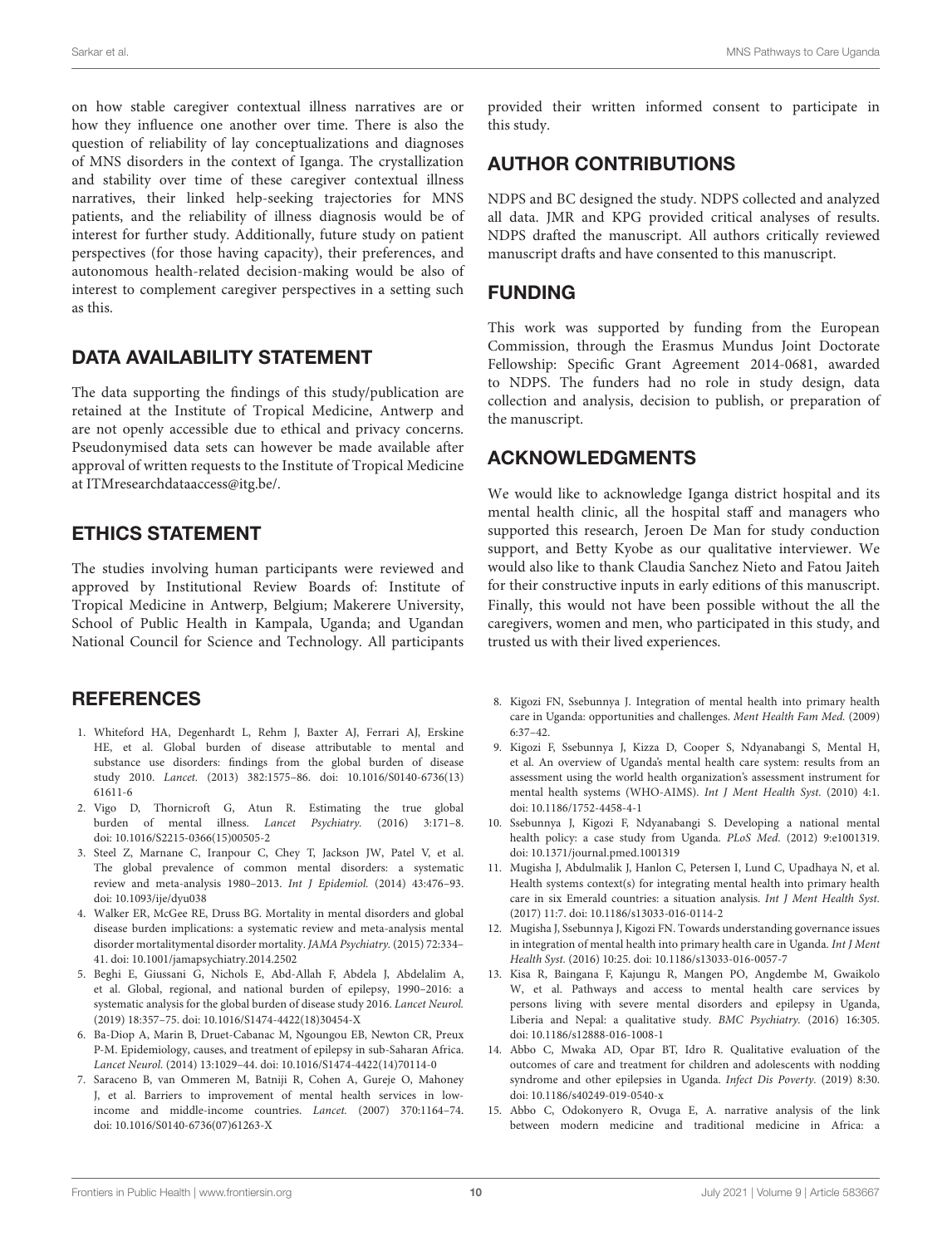case of mental health in Uganda. Brain Res Bull. (2019) 145:109–16. doi: [10.1016/j.brainresbull.2018.07.018](https://doi.org/10.1016/j.brainresbull.2018.07.018)

- <span id="page-10-0"></span>16. Sarkar N, Bardaji A, Peeters Grietens K, Bunders-Aelen J, Baingana F, Criel B. The social nature of perceived illness representations of perinatal depression in rural Uganda. Int J Environ Res Public Health. (2018) 15:1197. doi: [10.3390/ijerph15061197](https://doi.org/10.3390/ijerph15061197)
- 17. Wanyama JN, Tsui S, Kwok C, Wanyenze RK, Denison JA, Koole O, et al. Persons living with HIV infection on antiretroviral therapy also consulting traditional healers: a study in three African countries. Int J STD AIDS. (2017) 28:1018–27. doi: [10.1177/0956462416685890](https://doi.org/10.1177/0956462416685890)
- 18. Moshabela M, Bukenya D, Darong G, Wamoyi J, McLean E, Skovdal M, et al. Traditional healers, faith healers and medical practitioners: the contribution of medical pluralism to bottlenecks along the cascade of care for HIV/AIDS in Eastern and Southern Africa. Sex Transm Infect. (2017) 93:e052974. doi: [10.1136/sextrans-2016-052974](https://doi.org/10.1136/sextrans-2016-052974)
- 19. Anywar G, van't Klooster CIEA, Byamukama R, Wilcox M, Nalumansi PA, de Jong J, et al. Medicinal plants used in the treatment and prevention of malaria in Cegere sub-county, Northern Uganda. (2016) 14:12. doi: [10.17348/era.14.0.505-516](https://doi.org/10.17348/era.14.0.505-516)
- 20. Rutebemberwa E, Bagonza J, Tweheyo R. Pathways to diabetic care at hospitals in rural Eastern Uganda: a cross sectional study. BMC Health Serv Res. (2019) 19:33. doi: [10.1186/s12913-019-3873-z](https://doi.org/10.1186/s12913-019-3873-z)
- <span id="page-10-21"></span>21. van Duijl M, Kleijn W, de Jong J. Unravelling the spirits' message: a study of help-seeking steps and explanatory models among patients suffering from spirit possession in Uganda. Int J Ment Health Syst. (2014) 8:24. doi: [10.1186/1752-4458-8-24](https://doi.org/10.1186/1752-4458-8-24)
- <span id="page-10-1"></span>22. Abbo C, Ekblad S, Waako P, Okello E, Musisi S. The prevalence and severity of mental illnesses handled by traditional healers in two districts in Uganda. Afr Health Sci. (2009) 9.
- <span id="page-10-2"></span>23. Saunders JC. Families living with severe mental illness: a literature review. Issues Ment Health Nurs. [\(2003\) 24:175–98. doi: 10.1080/01612840](https://doi.org/10.1080/01612840305301) 305301
- <span id="page-10-3"></span>24. Awad AG, Voruganti LNP. The Burden of schizophrenia on caregivers. Pharmacoeconomics. [\(2008\) 26:149–62. doi: 10.2165/00019053-200](https://doi.org/10.2165/00019053-200826020-00005) 826020-00005
- <span id="page-10-4"></span>25. Wang JS-H, Ssewamala FM, Han C-K. Family economic strengthening and mental health functioning of caregivers for AIDS-affected children in rural Uganda. Vulnerable Child Youth Stud. (2014) 9:258–69. doi: [10.1080/17450128.2014.920119](https://doi.org/10.1080/17450128.2014.920119)
- 26. Muliira RS, Muliira JK. Health-promoting practices and the factors associated with self-reported poor health in caregivers of children orphaned by AIDS in southwest Uganda. Afr J AIDS Res. (2011) 10:479–86. doi: [10.2989/16085906.2011.646663](https://doi.org/10.2989/16085906.2011.646663)
- <span id="page-10-5"></span>27. Kagotho N, Ssewamala FM. Correlates of depression among caregivers of children affected by HIV/AIDS in Uganda: findings from the Suubi-Maka family study. AIDS Care. (2012) 24:1226–32. doi: [10.1080/09540121.2012.658754](https://doi.org/10.1080/09540121.2012.658754)
- <span id="page-10-6"></span>28. Nakigudde J, Ehnvall A, Mirembe F, Musisi S, Airaksinen E. An exploratory study on the feasibility and appropriateness of family psychoeducation for postpartum women with psychosis in Uganda. BMC Psychiatry. (2013) 13:1– 12. doi: [10.1186/1471-244X-13-131](https://doi.org/10.1186/1471-244X-13-131)
- <span id="page-10-7"></span>29. Olwit C, Musisi S, Leshabari S, Sanyu I. Chronic sorrow: lived experiences of caregivers of patients diagnosed with schizophrenia in Butabika Mental Hospital, Kampala, Uganda. Arch Psychiatr Nurs. (2015) 29:43–8. doi: [10.1016/j.apnu.2014.09.007](https://doi.org/10.1016/j.apnu.2014.09.007)
- <span id="page-10-8"></span>30. Skylstad V, Akol A, Ndeezi G, Nalugya J, Moland KM, Tumwine JK, et al. Child mental illness and the help-seeking process: a qualitative study among parents in a Ugandan community. Child Adolesc Psychiatry Ment Health. (2019) 13:3. doi: [10.1186/s13034-019-0262-7](https://doi.org/10.1186/s13034-019-0262-7)
- <span id="page-10-9"></span>31. Rosenstock IM, Strecher VJ, Becker MH. Social learning theory and the health belief model. Health Educ Q. (1988) 15:175–83. doi: [10.1177/109019818801500203](https://doi.org/10.1177/109019818801500203)
- <span id="page-10-10"></span>32. Champion VL, Skinner CS. The health belief model. In: Glanz K, Rimer BK, Viswanath K, editors. Health Behavior and Health Education: Theory, Research, and Practice. Jossey-Bass (2008). p. 45–65.
- <span id="page-10-11"></span>33. Hausmann Muela S, Muela Ribera J, Toomer E, Peeters Grietens K. The PASS-model: a model for guiding health-seeking behavior and

access to care research. Malaria Rep. [\(2012\) 2:e3. doi: 10.4081/malaria.](https://doi.org/10.4081/malaria.2012.e3) 2012.e3

- <span id="page-10-12"></span>34. Henshaw EJ, Freedman-Doan CR. Conceptualizing mental health care utilization using the health belief model. Clinical Psychol Sci Pr. (2009) 16:420–39. doi: [10.1111/j.1468-2850.2009.01181.x](https://doi.org/10.1111/j.1468-2850.2009.01181.x)
- <span id="page-10-13"></span>35. Janzen JM. Therapy management: concept, reality, process. Med Anthropol Q. (1987) 1:68–84. doi: [10.1525/maq.1987.1.1.02a00040](https://doi.org/10.1525/maq.1987.1.1.02a00040)
- <span id="page-10-14"></span>36. UBOS. National Population and Housing Census 2014 Area Specific Profiles - Iganga District: Uganda Bureau of Statistics (2017). Available online at: [http://www.ubos.org/onlinefiles/uploads/ubos/2014CensusProfiles/](http://www.ubos.org/onlinefiles/uploads/ubos/2014CensusProfiles/IGANGA.pdf) [IGANGA.pdf](http://www.ubos.org/onlinefiles/uploads/ubos/2014CensusProfiles/IGANGA.pdf) (accessed March 19, 2020).
- <span id="page-10-15"></span>37. Government of Uganda. Iganga District Local Goverment. (2020). Available online at:<https://iganga.go.ug/lg/overview> (accessed March 19, 2020).
- <span id="page-10-16"></span>38. NHS England. Who is Considered a Carer? (2020). Available online at: [https://](https://www.england.nhs.uk/commissioning/comm-carers/carers/) [www.england.nhs.uk/commissioning/comm-carers/carers/](https://www.england.nhs.uk/commissioning/comm-carers/carers/) (accessed April 4, 2020).
- <span id="page-10-17"></span>39. Ngugi AK, Bottomley C, Kleinschmidt I, Wagner RG, Kakooza-Mwesige A, Ae-Ngibise K, et al. Prevalence of active convulsive epilepsy in sub-Saharan Africa and associated risk factors: cross-sectional and case-control studies. Lancet Neurol. (2013) 12:253–63. doi: [10.1016/S1474-4422\(13\)70003-6](https://doi.org/10.1016/S1474-4422(13)70003-6)
- <span id="page-10-18"></span>40. Nsereko JR, Kizza D, Kigozi F, Ssebunnya J, Ndyanabangi S, Flisher AJ, et al. Stakeholder's perceptions of help-seeking behaviour among people with mental health problems in Uganda. Int J Ment Health Syst. (2011) 5:5. doi: [10.1186/1752-4458-5-5](https://doi.org/10.1186/1752-4458-5-5)
- <span id="page-10-19"></span>41. Abbo C. Profiles and outcome of traditional healing practices for severe mental illnesses in two districts of Eastern Uganda. Glob Health Action. (2011) 4:7117. doi: [10.3402/gha.v4i0.7117](https://doi.org/10.3402/gha.v4i0.7117)
- <span id="page-10-20"></span>42. Waweru E, Sarkar NDP, Ssengooba F, Gruénais M-E, Broerse J, Criel B. Stakeholder perceptions on patient-centered care at primary health care level in rural eastern Uganda: a qualitative inquiry. PLoS ONE. (2019) 14:e0221649. doi: [10.1371/journal.pone.0221649](https://doi.org/10.1371/journal.pone.0221649)
- <span id="page-10-22"></span>43. Ribera JM, Hausmann-Muela S. The straw that breaks the camel's back redirecting health-seeking behavior studies on malaria and vulnerability. Med Anthropol Q. [\(2011\) 25:103–21. doi: 10.1111/j.1548-1387.2010.](https://doi.org/10.1111/j.1548-1387.2010.01139.x) 01139.x
- <span id="page-10-23"></span>44. Zimmerman FJ. Social and economic determinants of disparities in professional help-seeking for child mental health problems: evidence from a national sample. Health Serv Res. (2005) 40:1514–33. doi: [10.1111/j.1475-6773.2005.00411.x](https://doi.org/10.1111/j.1475-6773.2005.00411.x)
- <span id="page-10-24"></span>45. Schulze B, Rössler W. Caregiver burden in mental illness: review of measurement, findings and interventions in 2004–2005. Curr Opin Psychiatry. (2005) 18:684–91. doi: [10.1097/01.yco.0000179504.87613.00](https://doi.org/10.1097/01.yco.0000179504.87613.00)
- <span id="page-10-25"></span>46. The Lancet. The high cost of unpaid mental health care. Lancet. (2017) 389:1274. doi: [10.1016/S0140-6736\(17\)30871-1](https://doi.org/10.1016/S0140-6736(17)30871-1)
- <span id="page-10-26"></span>47. Ohaeri JU. The burden of caregiving in families with a mental illness: a review of 2002. Curr Opin Psychiatry. (2003) 16:457–65. doi: [10.1097/01.yco.0000079212.36371.c0](https://doi.org/10.1097/01.yco.0000079212.36371.c0)
- <span id="page-10-27"></span>48. Link BG, Phelan JC. Stigma and its public health implications. Lancet. (2006) 367:528–9. doi: [10.1016/S0140-6736\(06\)68184-1](https://doi.org/10.1016/S0140-6736(06)68184-1)
- <span id="page-10-28"></span>49. Ssebunnya J, Kigozi F, Lund C, Kizza D, Okello E. Stakeholder perceptions of mental health stigma and poverty in Uganda. BMC Int Health Hum Rights. (2009) 9:5. doi: [10.1186/1472-698X-9-5](https://doi.org/10.1186/1472-698X-9-5)
- 50. Quinn N, Knifton L. Beliefs, stigma and discrimination associated with mental health problems in Uganda: implications for theory and practice. Inter J Soc Psychiatry. (2014) 60:554–61. doi: [10.1177/0020764013504559](https://doi.org/10.1177/0020764013504559)
- <span id="page-10-29"></span>51. Koschorke M, Padmavati R, Kumar S, Cohen A, Weiss HA, Chatterjee S, et al. Experiences of stigma and discrimination faced by family caregivers of people with schizophrenia in India. Soc Sci Med. (2017) 178:66–77. doi: [10.1016/j.socscimed.2017.01.061](https://doi.org/10.1016/j.socscimed.2017.01.061)
- <span id="page-10-30"></span>52. Kirabira J, Nakawuki M, Fallen R, Zari Rukundo G. Perceived stigma and associated factors among children and adolescents with epilepsy in south western Uganda: a cross sectional study. Seizure. (2018) 57:50–5. doi: [10.1016/j.seizure.2018.03.008](https://doi.org/10.1016/j.seizure.2018.03.008)
- <span id="page-10-31"></span>53. Kaddumukasa M, Kaddumukasa MN, Buwembo W, Munabi IG, Blixen C, Lhatoo S, et al. Epilepsy misconceptions and stigma reduction interventions in sub-Saharan Africa, a systematic review. Epilepsy Behav. (2018) 85:21–7. doi: [10.1016/j.yebeh.2018.04.014](https://doi.org/10.1016/j.yebeh.2018.04.014)